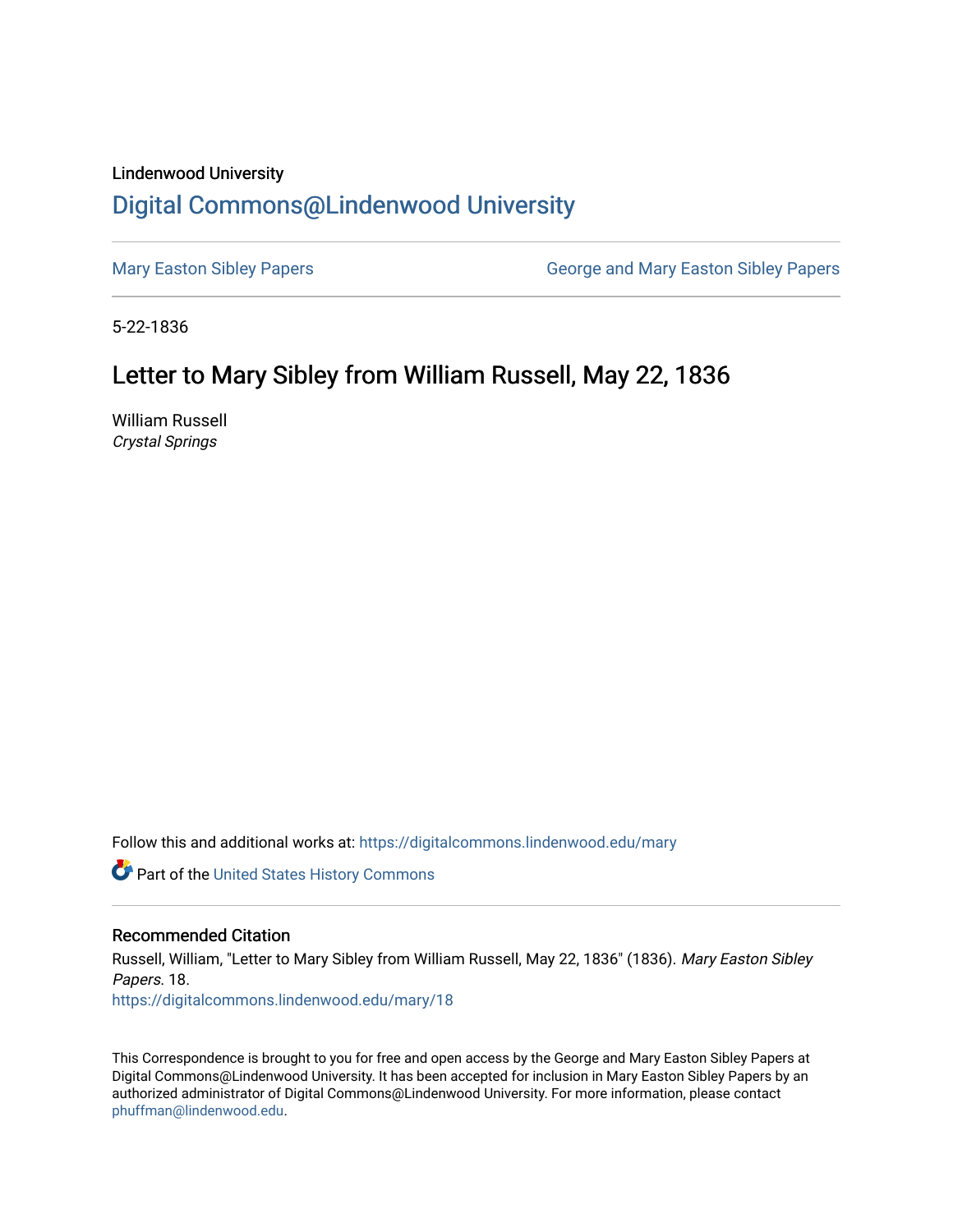#### Dear Friend,

Mary Lewis's brother in law, Mr. David Phillips (who lately married Maria Lewis) Is now the Guardian of Col. Lewis's youngest daughter (Lucy Ann) and has sent her up to me for the purpose of having her educated, which he asks me to provide for etc. She came up with Mrs. Joseph Wherry (Late Mrs. Harriet Hoover, who with Dr. Wherry, was at your house about a year ago) Mrs. Phillips desires me to send Lucy Ann to school instantly, without loss of time.

Can you receive Lucy Ann Lewis into your school now, as soon as she can be sent up? Please inform me this by first possible chance. For if you can now receive her Mrs. Wherry would take her up some time about the last of this week as cannot afterwards, and I know of no other chance for Lucy Ann to get there.- If you have not a place now for Lucy Ann Lewis, I will agree to bring Ann Russell home (or to St. Louis) and let Lucy Ann take her place.- Indeed since I find myself such [part missing] I can go to see Ann so very seldom, and having now no room for her at home, to which I can bring her as formally, to spend a few weeks in the year. I strongly incline to bring her nearer to me at any rate, before long, if even by saying so, she should not improve quite so fast. Please inform me soon as possible, whether you can take Lucy Ann Lewis now, or not.

On my applying now, for admittance of a third scholar into your school, and most probably for several years, and most probably for several years. It may be as proper a time as any for me to state, my palatine and unconditional objection to any girl under my charge, while at school, going to night meetings of sort. And while it is the highest ambition I have; that they should be instructed to maintain the most strict morality; and with a sense of the most strict morality; and with a sense of their most strict and close propriety in all their actions & conduct to speak the truth, do justice, act honestly, and honorably in all things etc. While these are my highest wishes on the one side. On the other hand; I object out & out to their appropriating any art of their time, thoughts, or mind, cogitating about matters of religion.- They are sent to school and their expenses paid, not to study religion, but to study their letters & branches of education. On the most mature and deliberate reflections I am convinced, that religion is a totally unfit subject to take up the time, thoughts, or mind, of students at school. Others may think differently, and have right to act accordingly as to those under their charge. Bit I most firmly believing that religion is one of the most difficult studies, & most difficult of clear demonstrations, while it is the most important, of any on earth; And requires more strength, and maturity of mind than any other, I am convinced that it is an unfit subject of study until the mind is matured.

Sympathy, a contagious disease communicating from on to another, by being brought in contact with those on whom it acts; having stronger powers over young and good hearts, than over the of mature years & reflections. At some of the meetings I have attended, and more particularly at protracted or night meetings I have attended, and heard revival makers. Urging this disease (sympathy) to be the workings of God on the heart, and hurrying those infected with the disease to commitments & pledges, which they never could & never would redeem. Wickedly taking the advantage of the best feelings of a good heart, when operated upon by a contagion. And under that wicked advantage, obtaining pledges which went for in some cases, to Alienate the best feelings of husband & wife. And of parent & child. And of the dearest of friends. I don't that there has ever been such meetings in St. Charles, f there never has, there may yet be such. And to any such I object entirely, to any youth under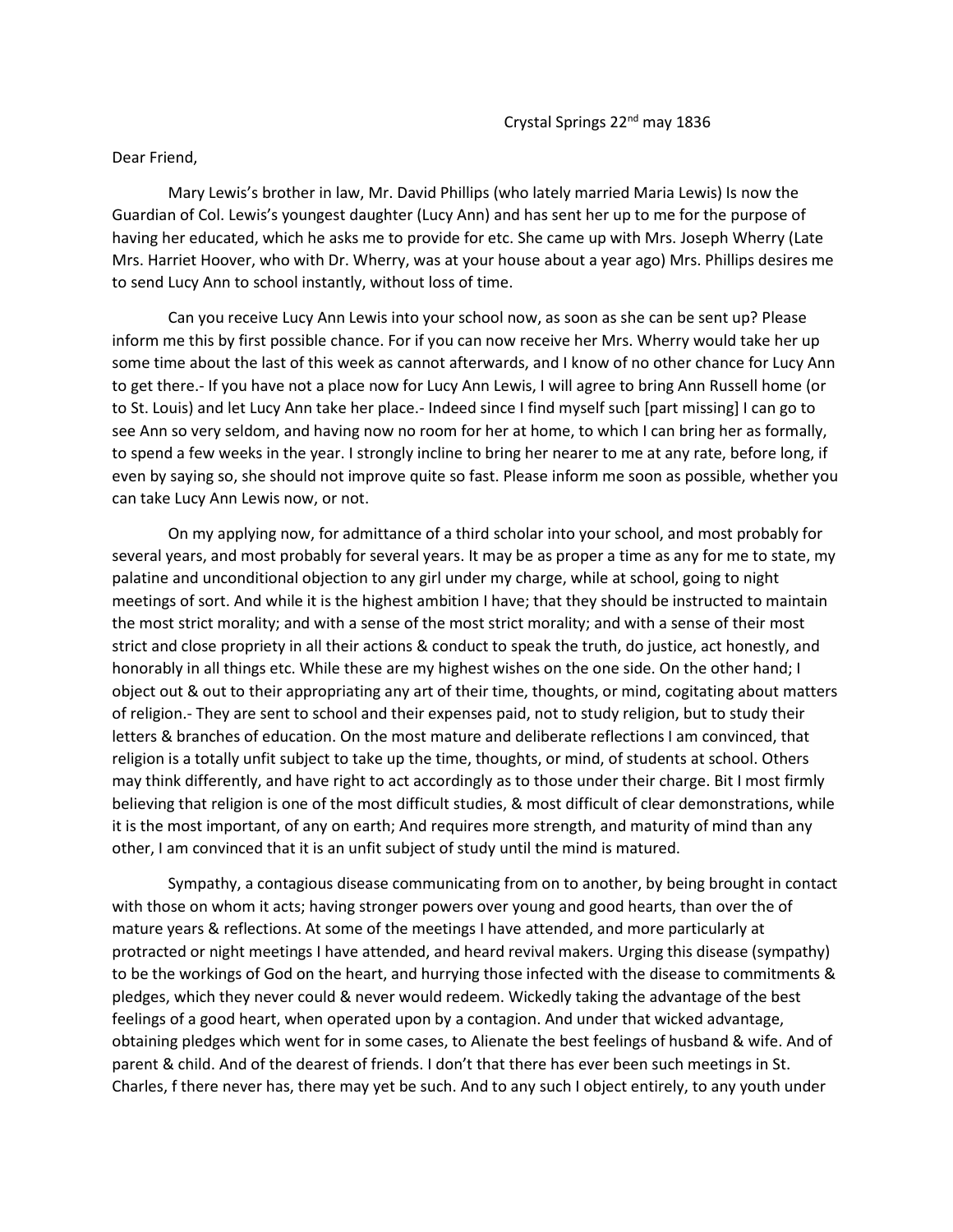my charge going either day or night. And to any such, I object entirely, to any youth under my charge going either day or night. And to no soft, whatever, at night.

It has been perhaps my lot to have suffered more than many others, (from the wickedness of bigot makers) in my attempts to educate a few of my young relatives: and having so severely suffered, I may feel a more acute sensibility on these subjects than most other persons. I do not object to the childrens (I speak only of these under my charge) going to church on Sundays when the weather is good. Not to their reading the bible at home as a school book or otherwise. Not do I materially object, to their applying a part of their time or mind in committing each day, a verse of the bible to memory. Though a sentence in grammar or a rule in arithmetic, would seem to me as appropriate for school. And their orderly attendance to hear family worship is clearly their duty. But what I would object to is to their attending night meetings at all, not only on account of their health, but also for other reasons. I object to their attending any meetings whatever, day or night, where there is much of high excitement. I consider any sort of high excitement destructively injurious to their proper studies. I object to their using or being instructed in any sort of religious catechisms whatever. Or instructed what any part of the Bible means. Leaving their minds free & open, to construe it for themselves, when at mature years & sound discretion. And I object most positively to their being either catechized or lectured by any one, no matter how eminent, worthy, or virtuous; upon religious subjects of any sort, nor in any way advised or \_\_ in that matter; after than as regards their moral conduct; without special or particular reference to religion. Parents & Guardians & entertaining views in these matters so widely different. And often time felt that I ought to apprize you distinctly of what mine were; and to know. If any of them so materially differed from yours, as to conflict with any of your established rules. I did allude to a part of the same subjects in a former letter in relation to Sunday school etc. And also in several verbal conversations. But the probabilities still increasing, that your place may be more frequently visited by religious leaders; some or other of whom might take the liberty, or pretend to feel it a duty, to catechize or to lecture; about matters of religion, and or all with whom they could be brought in contact. Has induced me to repeat again distinctly in writing, what my views, as to these matters, are.- and I am in this case the more inclined, not to be mis-understood. because years of time has proven to me, that I possess a disposition (however unchristian like it may be) that in such case as that at Belleville etc. where the disease of sympathy was contrived to be brought to operate on two of my nephews then at school there, as they very nearly seduced to joining church; and their minds & time permitted to be wasted on subjects beyond their comprehension & totally different from what they were expressly sent there to learn. Has created a bitterness in my mind against their \_\_ that neither time or circumstances can ever alloy. That also when then, matter comes to mind, its bitterness fails to force the mind on (though years have since gone by) to seek revenge, For so wicked a prostitution and straight forwards service of the devil, as to seduce youth from the studies they were sent there to pursue. And encourage others, only \_\_ to alienate & embitter against them, the only friend they had. With this terrible experience which it has been in misfortune, to be inflicted with, as well as with some others of a like character. You cannot fail to appreciate sensibilities I have on these subjects. And to excuse what you may suppose to be error of opinion on my part.

> Your respectful friend Wm. Russel